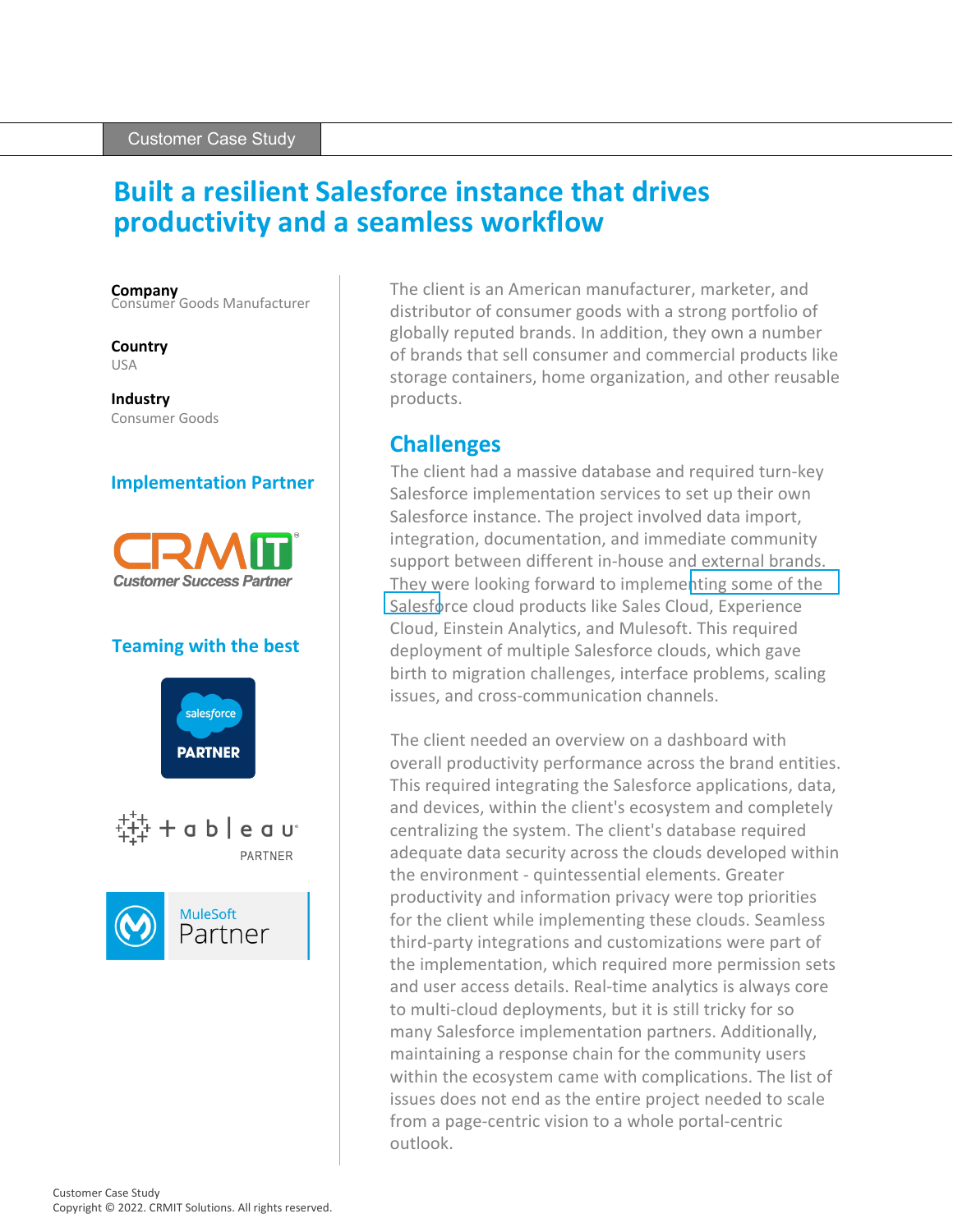

.<br>grievance redressal processes will be enabled to resume All new modern interfaces will be provided with seamless third-party integrations and customizations to avoid any misconnection in the client's workflow. An integrated suite of Sales Cloud, Experience Cloud, and Einstein Analytics, laced with Mulesoft, will be deployed to set up the Salesforce instance for the client. The client's entire database will be migrated from a service-center service management software to Salesforce. Also, different work processes like call management systems and customer the official work. Lightning Web Components will be used to recreate the client's user interface and raise user productivity.

more restrictions. Implementation of skill-based checks within the Omni-channel architecture to automatically route email, web, and chat cases to the existing users will structure will be planted between the third-party integrations and customizations within the enterprise. tool to create pouches and quote documents from Salesforce. The client's standard work procedures like quote creation, follow-up, and acceptance will be achieved with the simple Salesforce email feature. Streamline Salesforce service cloud features of the case and work orders that need to be processed. Pipeline the customer mail, web, and chat cases to<br>tred to unblock communicate/retire an entire legacy app<br>ted structure. A seamless an<br>re will be planted between the<br>sions and customizations with<br>similar be used to serve as a do<br>create pouches Streams will be used to serve as a document generation channel architecture<br>o, and chat cases to the<br>inblock communicatio<br>an entire legacy applic<br>ture. A seamless and r<br>planted between the<br>customizations within<br>used to serve as a docu<br>uches and quote docu **Solutions**<br>
All new mode<br>
third-party ir<br>
misconnectic<br>
of Sales Clou<br>
laced with M<br>
Salesforce in<br>
database will<br>
management<br>
processes lik<br>
grievance ree<br>
the official w<br>
to recreate the productivity.<br>
The team will<br>
us The team will create several new permission sets to give users access to the consolidated profiles from regionspecific profiles based on the particular business units with be executed to unblock communication. The solution will eliminate/retire an entire legacy application with a distributed structure. A seamless and non-interruptive service agents, technicians, and other support agents efficiently.

# **Benefits**

- Empower the organization with the [infused](https://www.crmit.com/salesforce/salesforce-integration.html) community and end-user-centered data from any system and anywhere
- Customers can create and escalate support cases using any device that uplifts the User Experience on the integrated portals